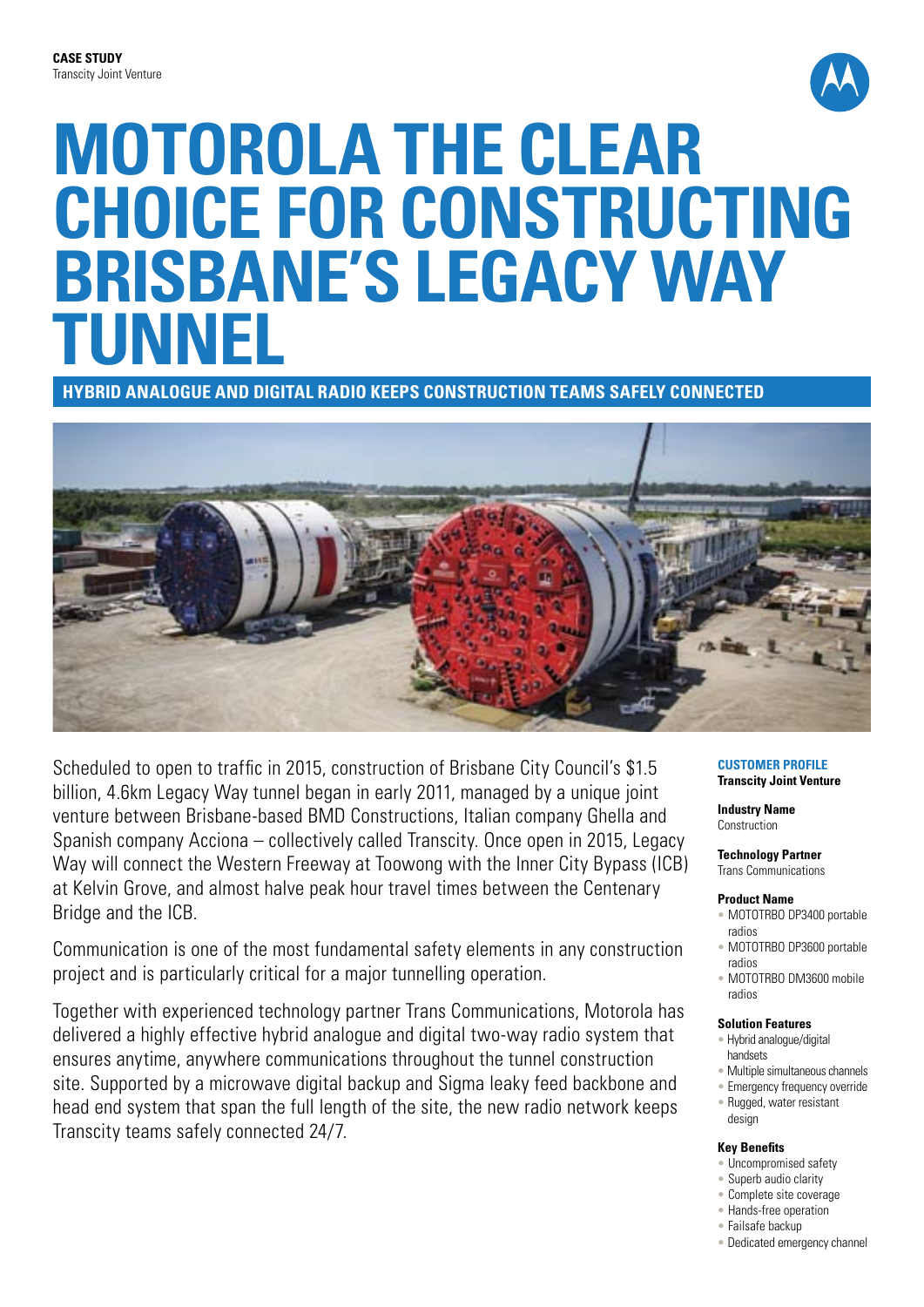

# **THE CHALLENGE**

Shortly after launching the massive four-year tunnelling construction project in 2011, Transcity, the joint venture company selected by Brisbane City Council to deliver the Legacy Way Tunnel, was faced with an unexpected hurdle. Changes to the Queensland Tunnel Code of Practice came into effect in June 2012, resulting in additional, rigorous safety requirements mandated before construction could commence.

The radio communications network needed to be operational and ready for use around-the-clock, reliable (especially in emergency situations), and suited to perform during any and all types of emergency: evacuation, flood, fire, tunnel collapse and power failure. It also needed to survive and remain operational in the event its main transmission system was cut.

"It was imperative that we consulted with the right people who had experience in designing and implementing communication systems for this type of project. We wanted to go above and beyond the stringent requirements of the Tunnel Code of Practice and our own rigorous planning and preparation to ensure the safest possible workplace," says Filipe Pinheiro, the senior Transcity electrical engineer responsible for sourcing the communications system.

The site was at times incredibly noisy, wet and dusty, with two tunnel boring machines (TBMs), each measuring 12.4 metres in diameter, approximately 110 metres in length, and weighing upwards of 2,800 tonnes, working round-the-clock.

# **THE SOLUTION**

Brisbane-based Motorola partner Trans Communications was chosen to design and supply the radio system for Legacy Way following a comprehensive market tender. The system comprises three "leaky" feeder cables that provide both transmission and reception for the radio handsets in the tunnels, one high power surface amplifier for surface communications and approximately 30 base

**" It was imperative that we consulted with the right people who had experience in designing and implementing communication systems for this type of project. "**

Filipe Pinheiro, senior electrical engineer, Transcity Joint Venture